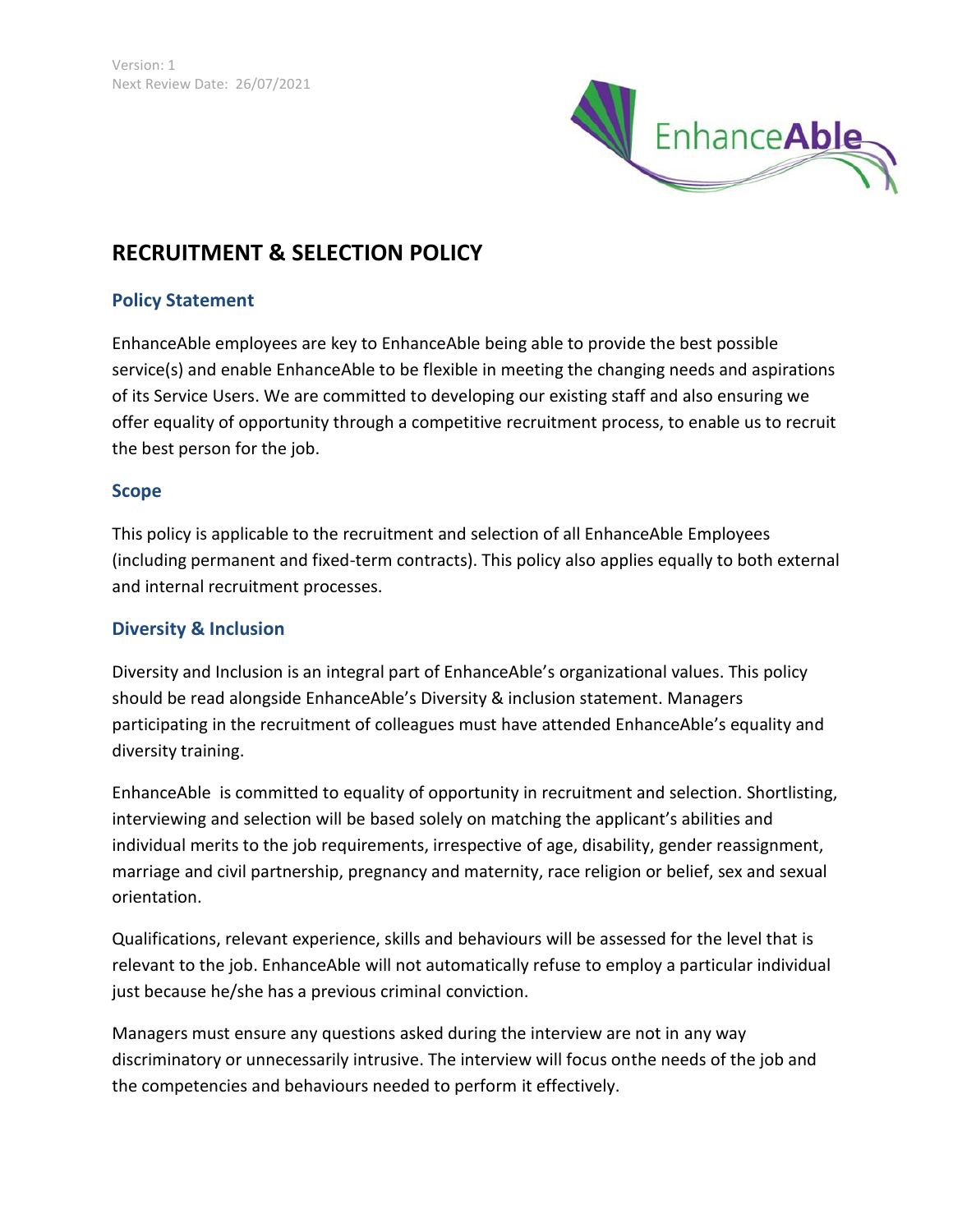All disabled applicants who meet the minimum requirements of the job as set out in the job description will be interviewed.

EnhanceAble will consider making 'reasonable adjustments' for a disabled applicant at any stage of the Recruitment process, in order to reduce any disadvantage faced by them during the Recruitment and Selection process.

It is EnhanceAble's policy to normally advertise any vacancies which will last longer than 6 months, externally and internally in line with our commitment to Diversity and Inclusion. (An exception to this would be where there is a suitable redeployee who is at risk of redundancy or to improve internal mobility and career progression). Please also refer to Secondments sections below.

# **The Recruitment and Selection Process at EnhanceAble**

#### **Introduction**

When a role becomes vacant, the HR Manager / CEO will consider the relevance of the job, the long-term requirement and changes etc. when considering whether a replacement is required.

Our aim is to recruit the best candidate for the role in accordance with our commitment to equality of opportunity. Vacancies will normally be advertised externally. However, EnhanceAble is also committed to offering development opportunities for existing employees.

#### **Secondments**

Subject to the usual approvals, where there are internal candidates who have the potential to undertake a role, but do not have the experience, the role may be offered as a 'secondment'. This period should be used to develop the internal candidate giving them time to acquire the skills and experience required in the role before they apply for the role on a competitive basis.

#### **Recruitment of Support Workers & Other Front Line Staff**

EnhanceAble recognizes the challenge in recruiting and retaining high quality front line staff to deliver services. Because of this Enhanceable operates a dynamic and flexible approach to recruiting for these positions.

This approach can be summarized as follows;

 The HR manager will take responsibility for all aspects of recruitment to include interviewing staff for positions.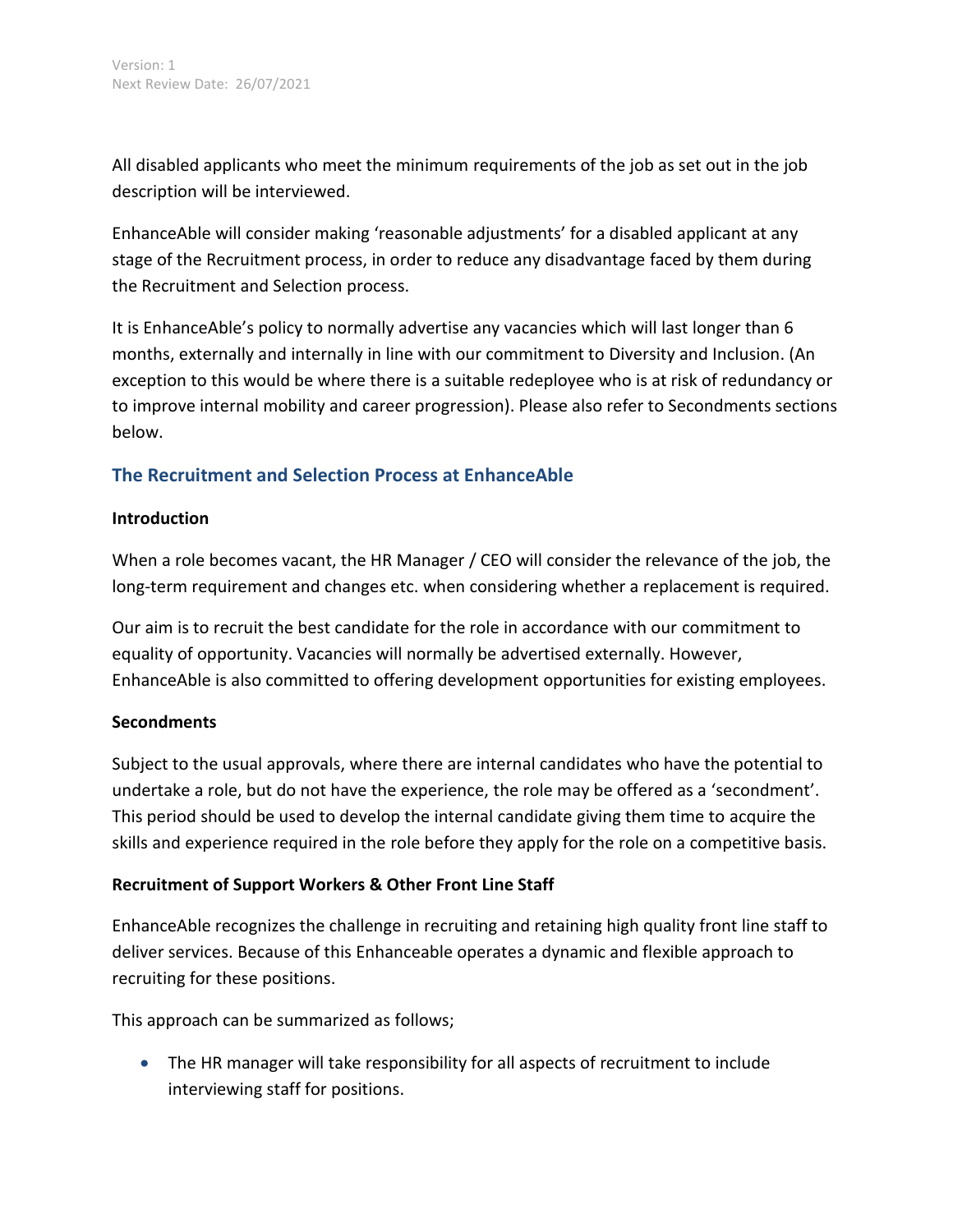- The HR Manager will maintain a knowledge of the needs of each service and will arrange recruitment activity accordingly.
- EnhanceAble adopts a continuous approach to recruitment ensuring that we do not lose out on candidates through lengthy recruitment processes.
- EnhanceAble provides an incentivized referral process in order to attract quality candidates for front line positions.
- A competency based interview model will be used for support workers and other front line staff.

EnhanceAble will endeavor to offer hours based contacts to all successful applicants encouraging service stability and enabling continuity of care / support to the people that use our services.

#### **Recruitment of Senior Staff**

EnhanceAble uses a more traditional model for the recruitment of more senior staff. This model can be summarized as follows;

- The HR manager will take responsibility for all aspects of recruitment to include interviewing staff, alongside the CEO for positions.
- All posts will be advertised internally. Decisions in regard to the requirement for external recruitment will be made by the CEO / HR Manager on a post by post basis.
- Interviews will be conducted by the CEO / HR manager with at least one other manager present.
- A competency based interview model will be used. Candidates may also be required to complete tests and /or a presentation.

#### **Documentation**

interview notes must be scanned and stored in a secure location. Notes must be retained for a period of 6 months and will be confidentially destroyed after this time.

# **The Right to Work in the UK**

The HR Manager is responsible for checking that any candidate offered employment has the legal right to work in the UK. This should be verified at interview, copied, signed and stored securely.

Employers are liable for fines of up to £10,000 for employing an illegal worker and can be prosecuted for a criminal offence. Managers must not allow any person to start until the necessary original documentation has been checked.